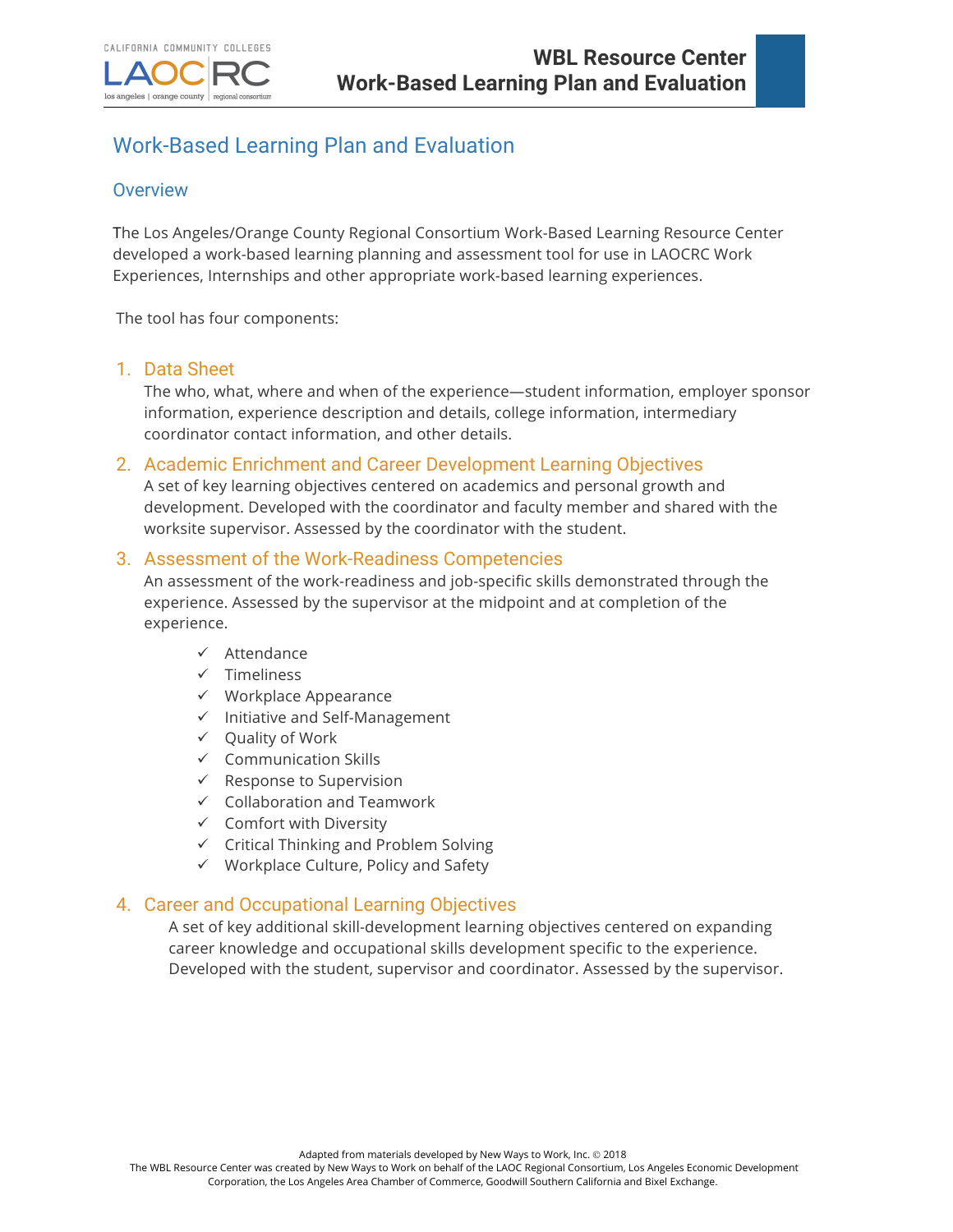

## Data Sheet

This Work-Based Learning Plan and Evaluation combines skill development learning objectives, academic enhancements and personal development goals with an assessment of the student/young adult's work-readiness skills demonstrated through the experience. The assessment gauges a youth's progress towards readiness for a successful transition into the world of work. It reflects important skills, attitudes, and values that are essential for success in the workplace.

Enter information about the participating student, the referring coordinator, the worksite supervisor, and details about the work-based learning experience*.*

### **Student**

| Coordinator                                                                                          |  |  |
|------------------------------------------------------------------------------------------------------|--|--|
|                                                                                                      |  |  |
|                                                                                                      |  |  |
|                                                                                                      |  |  |
|                                                                                                      |  |  |
| <b>Worksite Supervisor</b>                                                                           |  |  |
|                                                                                                      |  |  |
|                                                                                                      |  |  |
|                                                                                                      |  |  |
|                                                                                                      |  |  |
|                                                                                                      |  |  |
| Job/Internship                                                                                       |  |  |
|                                                                                                      |  |  |
| Start Date_________________________End Date_______________Compensation______________________________ |  |  |
| Duties                                                                                               |  |  |

Comments/Notes:

Adapted from materials developed by New Ways to Work, Inc. @ 2018

The WBL Resource Center was created by New Ways to Work on behalf of the LAOC Regional Consortium, Los Angeles Economic Development Corporation, the Los Angeles Area Chamber of Commerce, Goodwill Southern California and Bixel Exchange.

\_\_\_\_\_\_\_\_\_\_\_\_\_\_\_\_\_\_\_\_\_\_\_\_\_\_\_\_\_\_\_\_\_\_\_\_\_\_\_\_\_\_\_\_\_\_\_\_\_\_\_\_\_\_\_\_\_\_\_\_\_\_\_\_\_\_\_\_\_\_\_\_\_\_\_\_\_\_\_\_\_\_\_\_\_\_\_\_\_\_\_\_\_\_\_\_\_\_\_\_

\_\_\_\_\_\_\_\_\_\_\_\_\_\_\_\_\_\_\_\_\_\_\_\_\_\_\_\_\_\_\_\_\_\_\_\_\_\_\_\_\_\_\_\_\_\_\_\_\_\_\_\_\_\_\_\_\_\_\_\_\_\_\_\_\_\_\_\_\_\_\_\_\_\_\_\_\_\_\_\_\_\_\_\_\_\_\_\_\_\_\_\_\_\_\_\_\_\_\_\_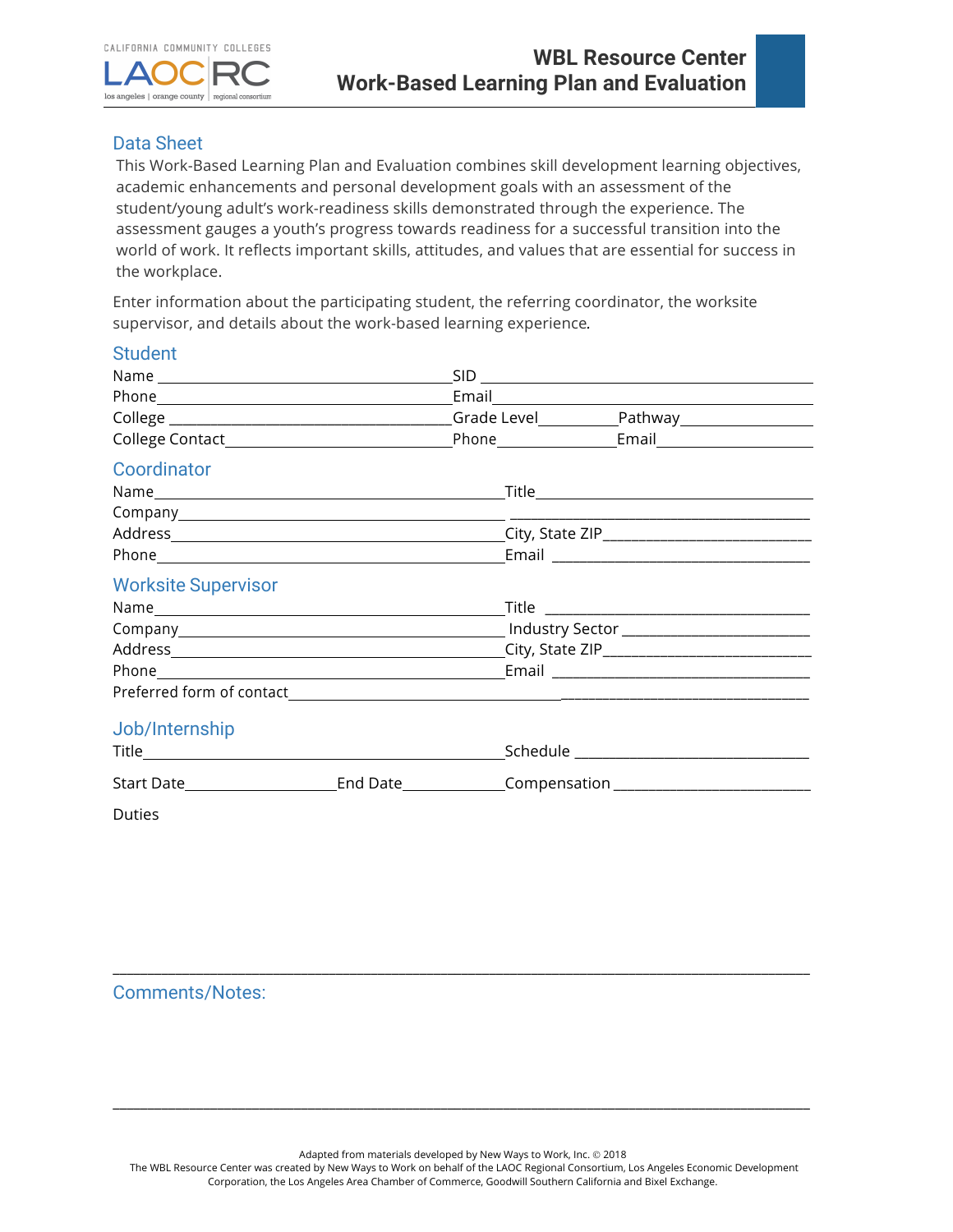

# Learning Objectives

#### Name ID

Develop learning objectives that are specific to the particular job or internship. Work together to identify reasonable and measurable learning objectives based on academic enrichment or career development potential through the job or Internship, as well as personal development objectives tied to youth development principles.

Academic Enrichment and Career Development LearningObjectives

These objectives are related to workplace opportunities that enhance academic learning as well as the student's career interests. The student, worksite supervisor, and coordinator determine what learning opportunities are available and appropriate and set learning objectives together.

| <b>Learning Objectives</b> | Date<br>Established | Date Met |
|----------------------------|---------------------|----------|
|                            |                     |          |
|                            |                     |          |
|                            |                     |          |
|                            |                     |          |
|                            |                     |          |
| <b>Comments</b>            |                     |          |

#### Personal/Youth Development LearningObjectives

These objectives are related to workplace or program opportunities to address personal and youth development learning objectives. The student, worksite supervisor, and coordinator determine what learning opportunities are available and appropriate and set learning objectives together.

| <b>Learning Objective</b> | Date<br>Established | Date Met |
|---------------------------|---------------------|----------|
|                           |                     |          |
|                           |                     |          |
|                           |                     |          |
|                           |                     |          |
| <b>Comments</b>           |                     |          |

Adapted from materials developed by New Ways to Work, Inc. @ 2018

The WBL Resource Center was created by New Ways to Work on behalf of the LAOC Regional Consortium, Los Angeles Economic Development Corporation, the Los Angeles Area Chamber of Commerce, Goodwill Southern California and Bixel Exchange.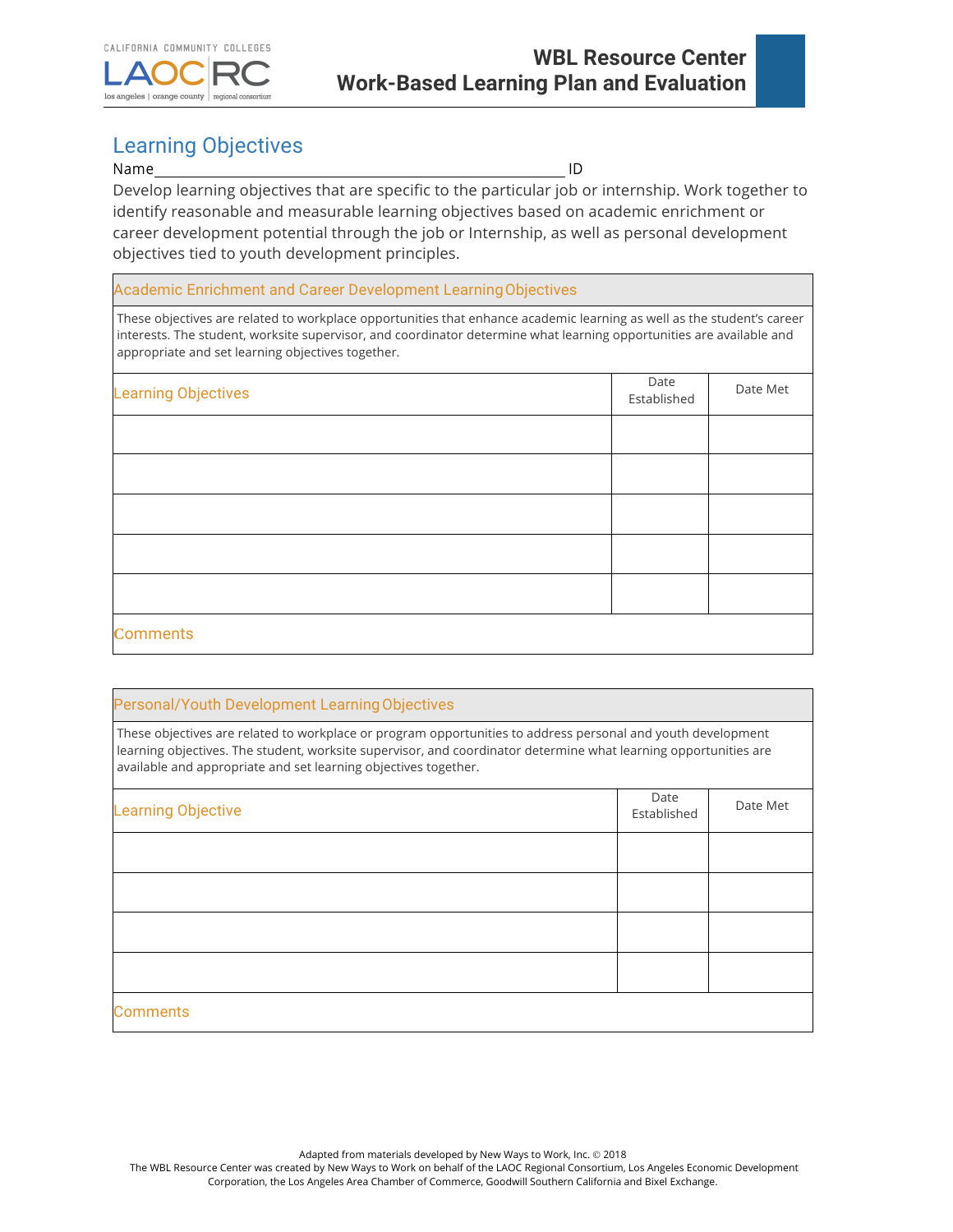

# Worksite Supervisor Evaluation Midpoint Final



Identify specific skills that may be developed and demonstrated during the experience and enter below. The worksite supervisor competes the evaluation at the midpoint and completion of the experience.

| Student                                                           |                                                                                                                                                                                | _Supervisor _                |                          |                                        |                   |                                  |
|-------------------------------------------------------------------|--------------------------------------------------------------------------------------------------------------------------------------------------------------------------------|------------------------------|--------------------------|----------------------------------------|-------------------|----------------------------------|
| <b>WORK-READY SKILL</b>                                           | PERFORMANCE EXPECTATIONS                                                                                                                                                       | <b>Not</b><br><b>Exposed</b> | <b>Training</b><br>Level | Improving<br>Towards<br>Entry<br>Level | At Entry<br>Level | <b>Exceeds</b><br>Entry<br>Level |
| <b>ATTENDANCE</b>                                                 | Understands work expectations for attendance and<br>adheres to them. Notifies the supervisor in advance in case<br>of absence.                                                 |                              |                          |                                        |                   |                                  |
| <b>TIMELINESS</b>                                                 | Understands work expectations for punctuality. Arrives on<br>time, takes and returns from breaks on time. Informs<br>supervisor prior to being late.                           |                              |                          |                                        |                   |                                  |
| <b>WORKPLACE</b><br>APPEARANCE                                    | Dresses appropriately for position and duties. Wears safety<br>gear when necessary. Practices personal hygiene<br>appropriate for position and duties.                         |                              |                          |                                        |                   |                                  |
| <b>INITIATIVE AND SELF-</b><br>MANAGEMENT                         | Takes initiative and participates fully. Asks supervisor for<br>next task upon completion of previous one. Identifies<br>problems and proposes improvement strategies.         |                              |                          |                                        |                   |                                  |
| <b>QUALITY OF WORK</b>                                            | Gives best effort, evaluates own work, and utilizes<br>feedback to improve work performance. Pays attention to<br>detail and meets accepted quality standards.                 |                              |                          |                                        |                   |                                  |
| COMMUNICATION<br><b>SKILLS</b>                                    | Communicates effectively, verbally and in writing. Listens<br>attentively and responds appropriately. Uses language<br>appropriate to the work environment. Asks questions.    |                              |                          |                                        |                   |                                  |
| <b>RESPONSE TO</b><br>SUPERVISION                                 | Accepts direction, feedback and constructive criticism with<br>positive attitude and uses information to improve work<br>performance. Completes tasks as asked.                |                              |                          |                                        |                   |                                  |
| <b>COLLABORATION</b><br>AND TEAMWORK                              | Relates positively with co-workers. Works productively with<br>individuals and with teams. Asks for and offers assistance                                                      |                              |                          |                                        |                   |                                  |
| <b>COMFORT WITH</b><br><b>DIVERSITY</b>                           | Is comfortable with different types of people. Respects<br>diversity in race, gender and culture. Avoids the use of<br>language that stereotypes or demeans others.            |                              |                          |                                        |                   |                                  |
| <b>CRITICAL THINKING</b><br><b>AND PROBLEM-</b><br><b>SOLVING</b> | Exercises sound reasoning and analytical thinking. Uses<br>knowledge and information from job to solve workplace<br>problems.                                                  |                              |                          |                                        |                   |                                  |
| <b>WORKPLACE</b><br><b>CULTURE, POLICY</b><br><b>AND SAFETY</b>   | Demonstrates understanding of workplace culture and<br>policy. Complies with health and safety rules and reports<br>emergencies. Shows integrity, honesty, dedication to work. |                              |                          |                                        |                   |                                  |
| <b>SPECIFIC SKIILS</b>                                            | PERFORMANCE EXPECTATIONS                                                                                                                                                       |                              |                          |                                        |                   |                                  |
|                                                                   |                                                                                                                                                                                |                              |                          |                                        |                   |                                  |
|                                                                   |                                                                                                                                                                                |                              |                          |                                        |                   |                                  |

Number of Work-Ready Skills Assessed at or Above Entry Level \_\_\_\_\_\_\_ Comments on Student's Talents andAbilities

| Time Frame: From             | Total Hours |
|------------------------------|-------------|
| Supervisor Signature         | Date        |
| Student Signature            | Date        |
| Nout Chan Desampengelations: |             |

\_\_\_\_\_\_\_\_\_\_\_\_\_\_\_\_\_\_\_\_\_\_\_\_\_\_\_\_\_\_\_\_\_\_\_\_\_\_\_\_\_\_\_\_\_\_\_\_\_\_\_\_\_\_\_\_\_\_\_\_\_\_\_\_\_\_\_\_\_\_\_\_\_\_\_\_\_\_\_\_\_\_\_\_\_\_\_\_\_\_\_\_\_\_\_\_\_\_\_\_

Next Step Recommendations:

Adapted from materials developed by New Ways to Work, Inc. @ 2018